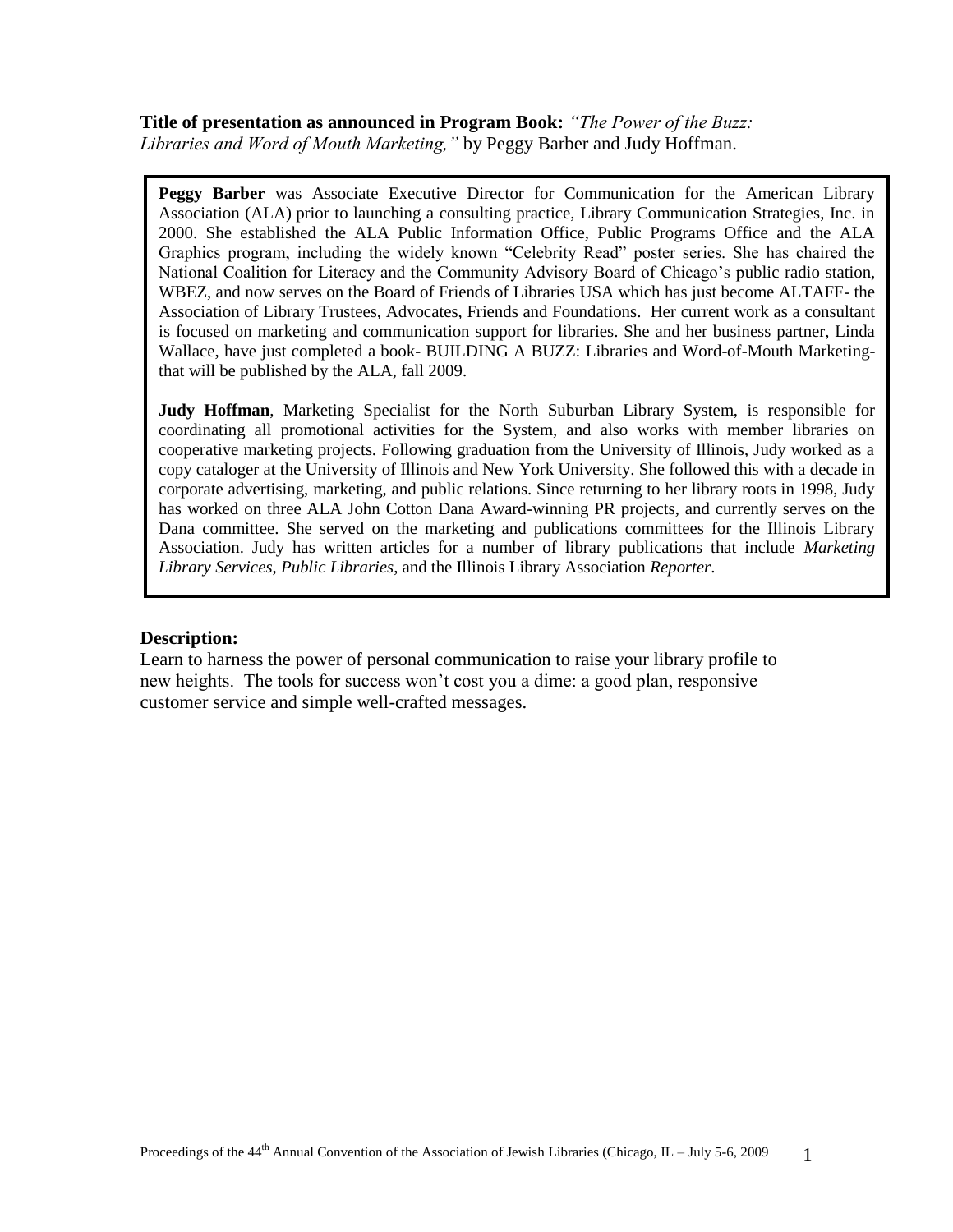# **The Power of The Buzz: Libraries and Word-of-Mouth Marketing**

A workshop for the **Association of Jewish Libraries** 

Presented by Peggy Barber, Library Communication Strategies Judy Hoffman, North Suburban Library System July 7, 2009

**"Getting people to talk often, favorably, to the right people in the right way about your product is far and away the most important thing that you can do as a marketer."**

**—George Silverman,** *The Secrets of Word-of-Mouth Marketing* **AMACOM, 2001**

**©2009\_\_\_\_\_\_\_\_\_\_\_\_\_\_\_\_\_\_\_\_\_\_\_\_\_\_\_\_\_\_\_\_\_\_\_\_\_\_\_\_\_\_\_\_\_\_\_\_\_**

**Library Communication Strategies 1830 N. Fremont St., Chicago, IL 60614 Tel: 312-649-0028 librar[ycomm@librarycomm.com](mailto:comm@librarycomm.com) [www.librarycomm.com](http://www.librarycomm.com/)**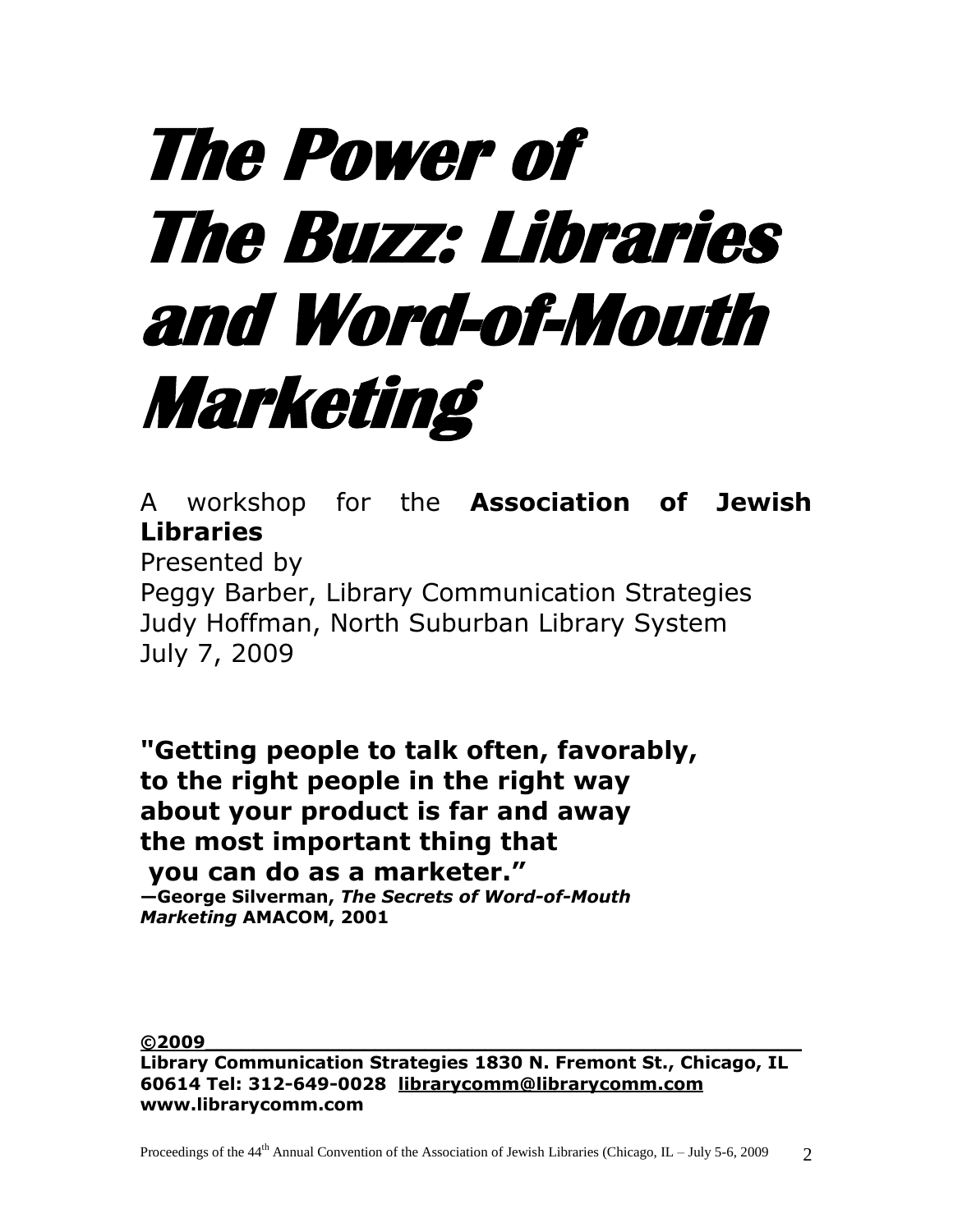# **Agenda**

#### *Goal: Learn how to build a buzz!*

4:00 **Welcome/Introduction** -What is marketing? -Why you need a team -Turning customers into champions

#### 4:10 **Introduction to Word-of-Mouth Marketing (WOMM)** -Why it's powerful -Why it works -How to do it -Must haves -Motivating staff--scenarios

#### 4:20 **WOMM at work**

**-**Real examples from real libraries -What was learned…what's important to make WOMM work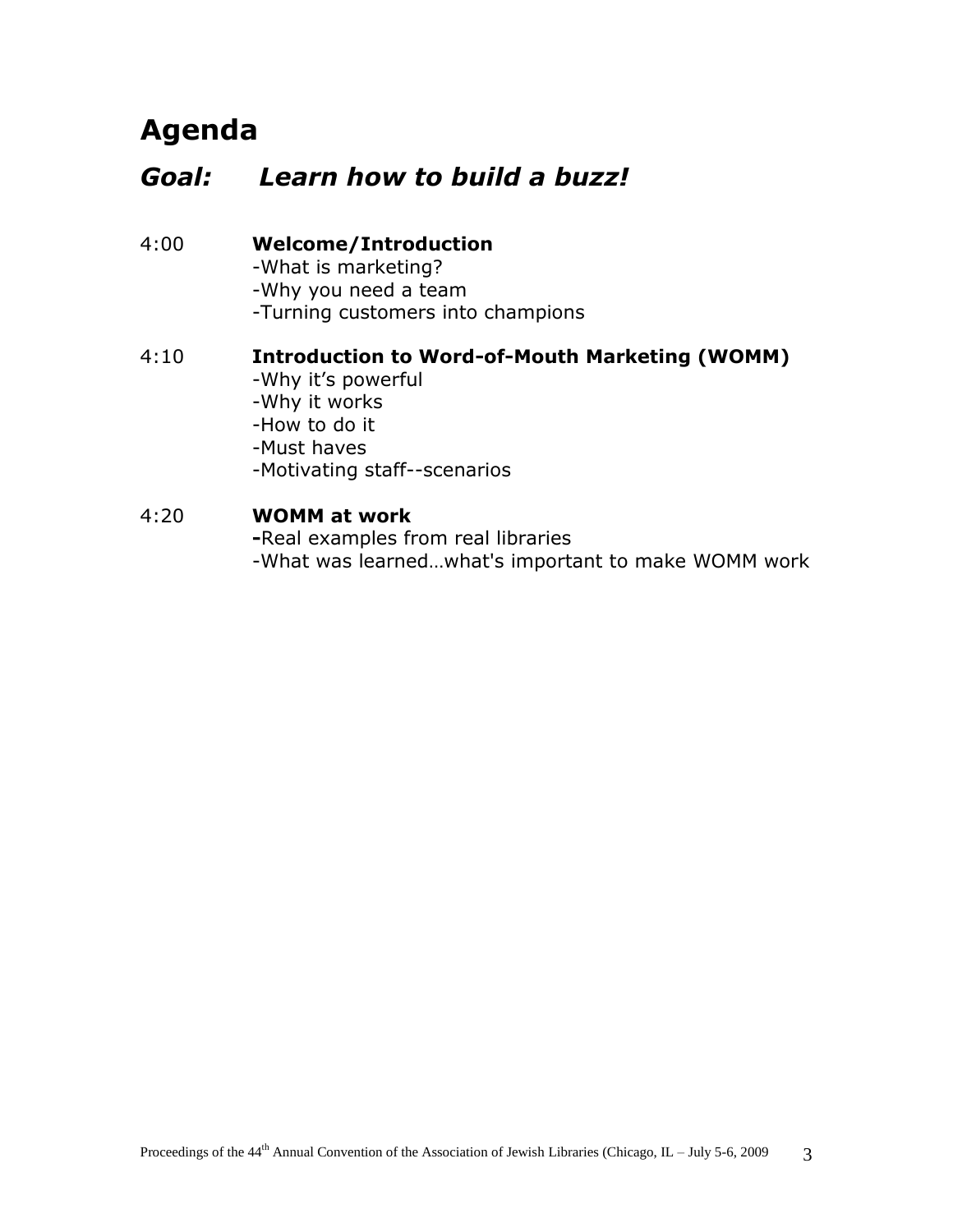# **Introduction to Marketing**

# **Marketing Is…**

*…that function of the organization that can keep in constant touch with the organization's consumers, read their needs, develop products that meet these needs, and build a program of communications to express the organization's purposes.*

—Philip Kotler/Sidney Levy, "Broadening the Concept of Marketing," *Journal of Marketing*, January, 1969

- All about them—not us.
- About people—not stuff.
- Listening, not just telling.
- Organized, focused, consistent.
- A team sport—everyone has a role to play.

# **Key Elements**

- Research
- $\bullet$  Plan
- Communicate
- Evaluate

## **Words of Wisdom about Word-of-Mouth Marketing**

"No advertising is as trusted as the spontaneous testimony of delighted customers."

--Betsy Sanders, former Nordstrom vice president

"Get someone else to blow your horn and the sound will carry twice as far." --Will Rogers

"It's easy. Use the 3 Bs to get the word out: bars, beauty shops, barber shops"

--Liz Cashell, Director, Henry County Library, Clinton, MO

"Your most unhappy customers are your greatest source of learning."

--Bill Gates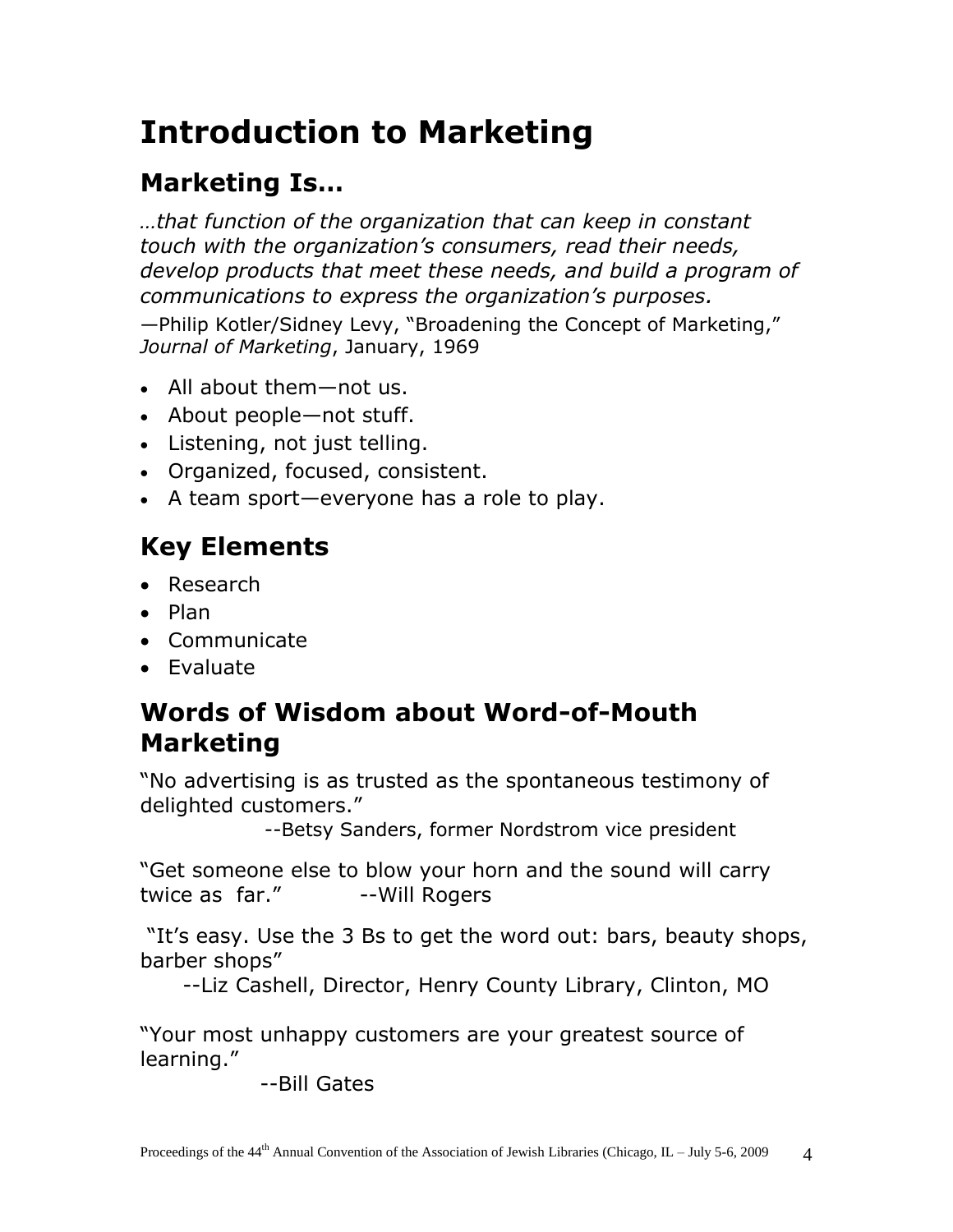# **Pyramid**



**SUSPECT:** individuals who don't think about the library; the library is not part of their life.

**PROSPECTS:** individuals who might become library users if someone encourages them to.

**CUSTOMERS:** individuals who use the library.

**CLIENTS:** individuals who use the library and often have a relationship with library staff.

**CHAMPIONS:** individuals who use the library, have a relationship with library staff, and advocate for the library to others.

> SOURCE: Word-of-Mouth Marketing by Jerry R. Wilson, John Wiley & Sons, 1991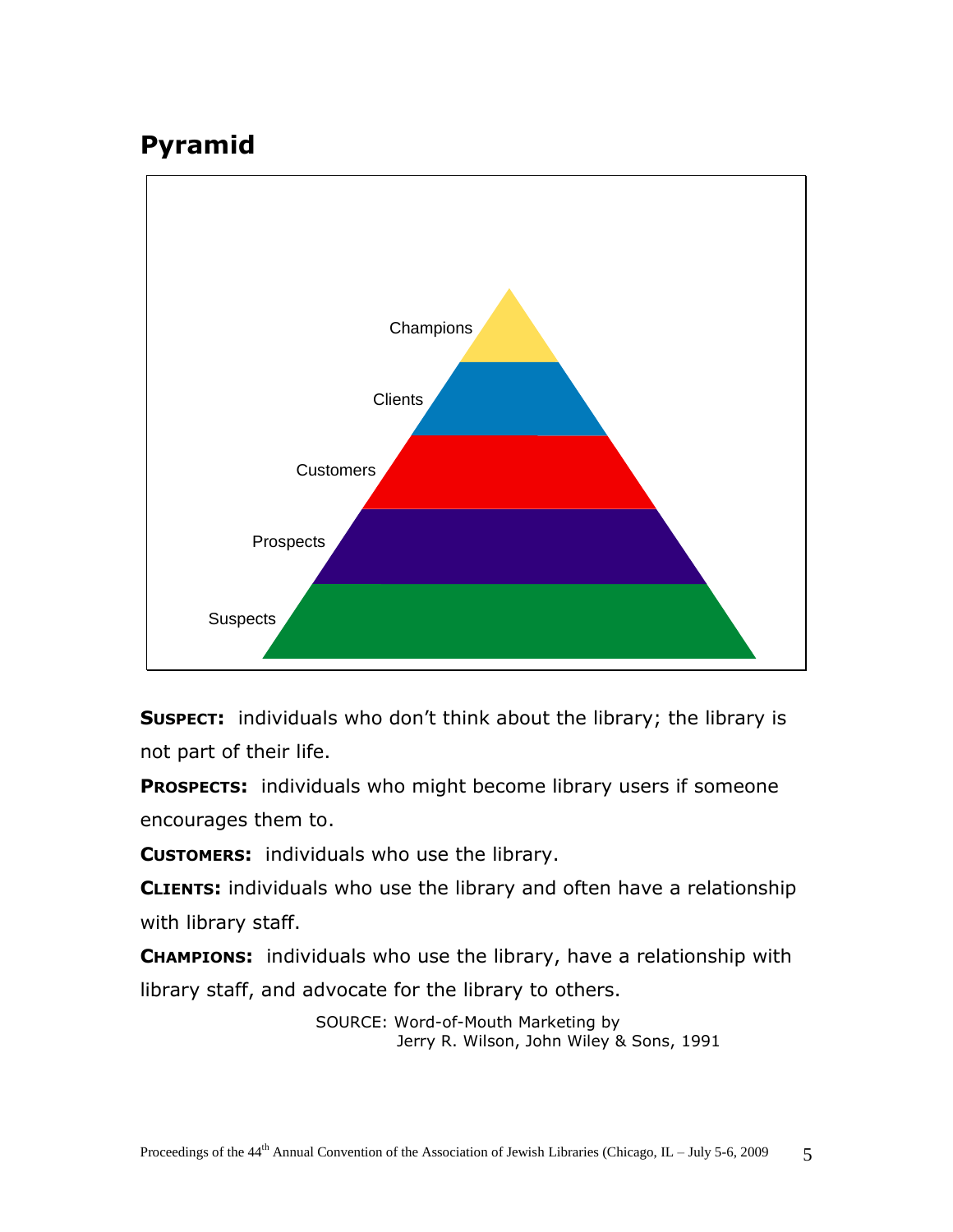#### **Building a Marketing Communication Plan**

- **1. Introduction** (Briefly explain *why* you are proposing this campaign/ project. Identify Strengths, Weaknesses, Opportunities and Threats (SWOT). Include relevant research, observations.
- **2. Communication goals** (The dream--big picture. No more than 3.)
- **3. Objectives** (3-5 doable, measurable outcomes.)
- **4. Positioning statement** (Briefly describe what you would like the library's image to be in the hearts and minds of others. What makes you unique? Example: *"The library is the best first stop for expert help in connecting children and youth to learning and discovery."—State* Library of North Carolina campaign)
- **5. Key message** (What is the most important thing you want people to know/do? In 10 words or less. Example: *Your library is the very best place to start.*)
- **6. Key audiences** (External and Internal. Be specific. No more than 5.)
- **7. Communication strategies** (How will you deliver the message? Media, publications, displays, presentations, word-of-mouth, etc. Identify tactics/action steps and budget needed for each item.)
- **8. Evaluation** (How will you know what worked and what didn't? Refer back to your objectives.)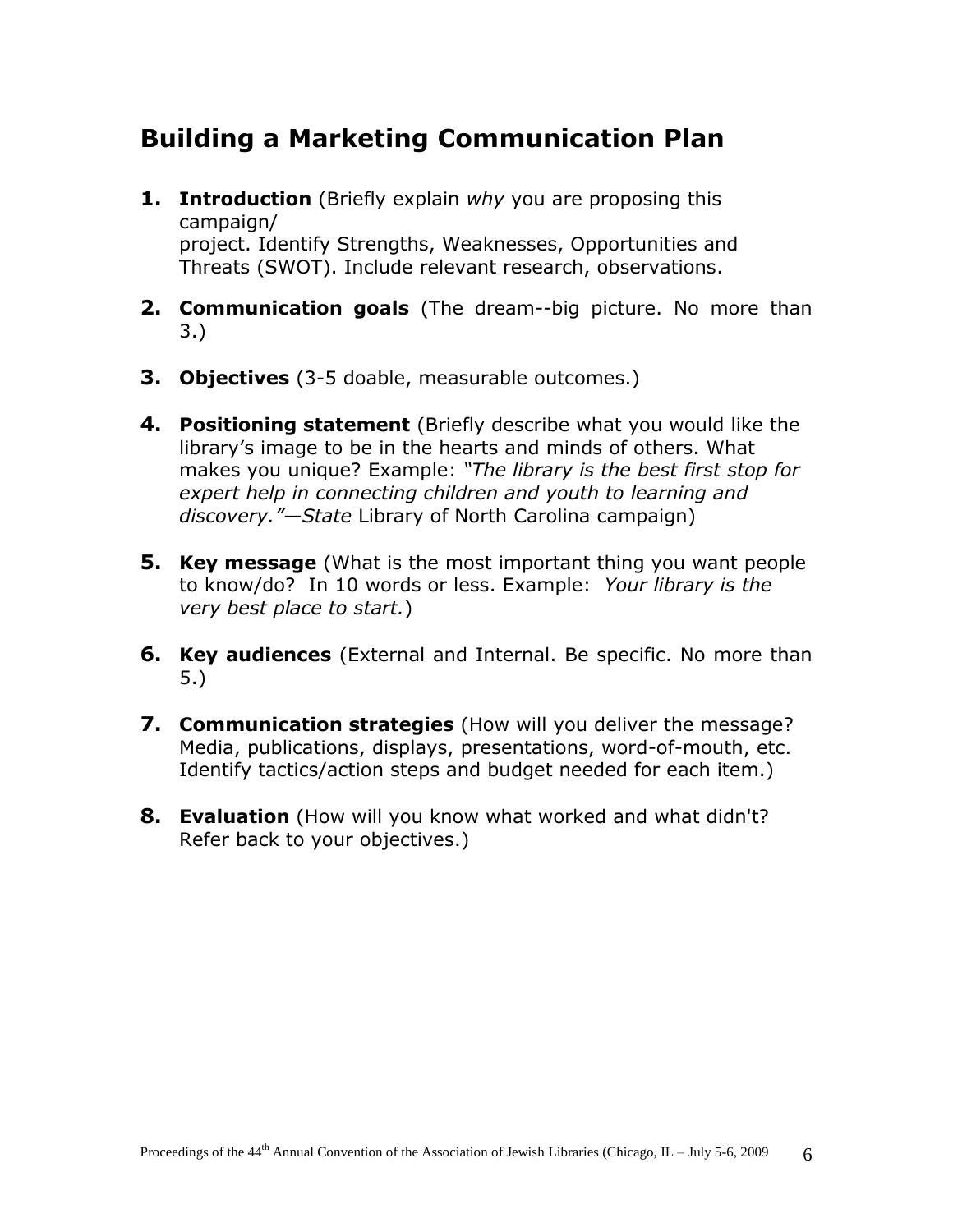# **The Power of Word-of-Mouth Marketing**

The very best way to get the word out is to tell people. Really. If every staff, Friends and board member told 10 people about this incredible resource, and those 10 people told 10 more people, and those 10 people told . . .

# **Word-of-Mouth "Musts"**

- A good product/GREAT customer relations
- $\bullet$  A plan
- A clear, conscious and consistent message
- A prepared and committed sales force
- People who are willing to testify

## **Sample Message**

*Did you know you can use the library in your pajamas? We're open 24/7 online.*

# **Why People Talk**

They like to…

- Share their discoveries.
- Be helpful.
- Feel important/useful/smart/proud.
- Talk!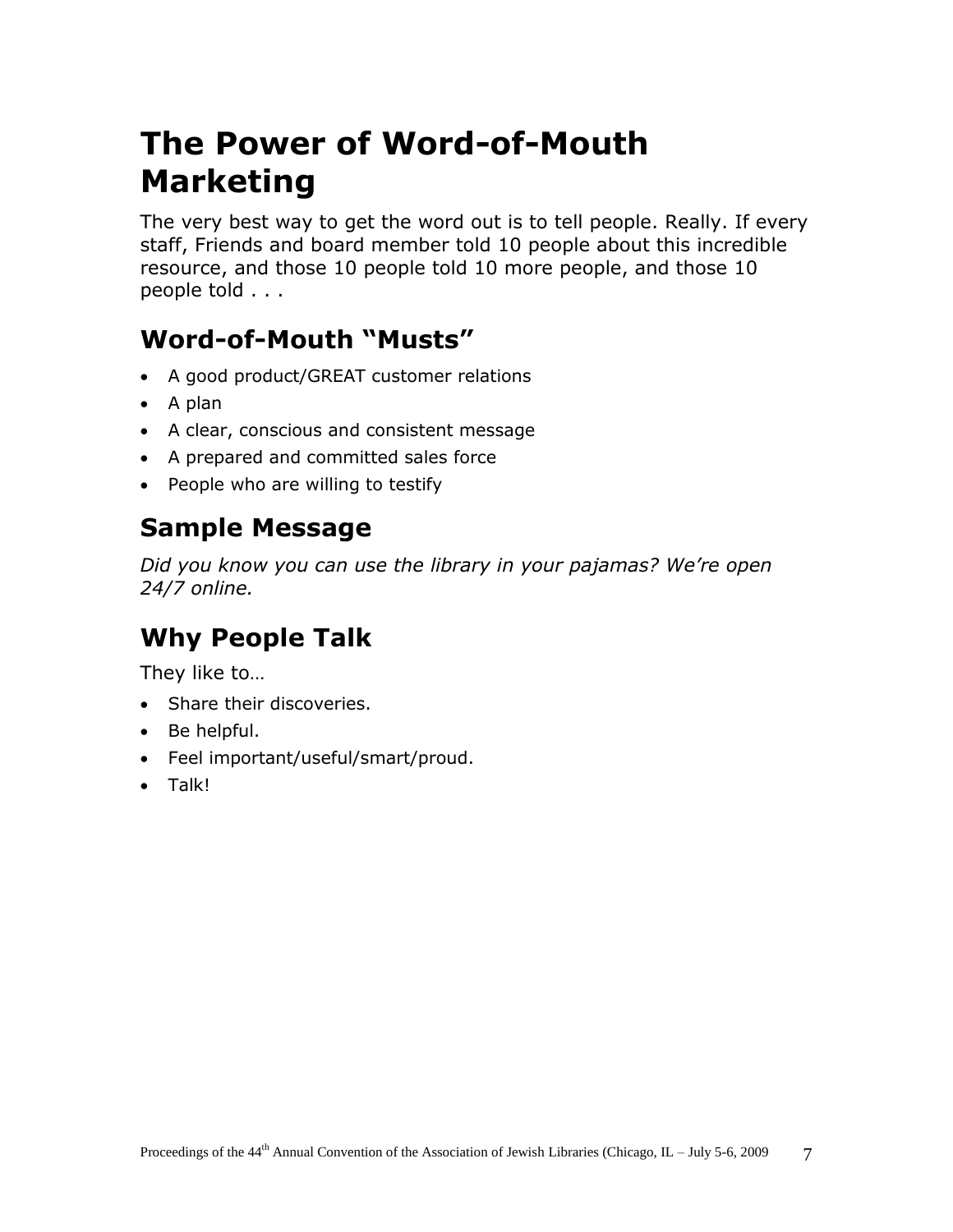#### **A Word-of-Mouth Checklist**

- Do you have a clear, consistent and compelling message—one that can be said at the checkout desk or at a special synagogue event?
- Do the people at the checkout desk know and deliver the message?
- \_\_\_\_ Do you collect and use testimonials/success stories?
- \_\_\_\_ Do you use outside experts to deliver your message?
- Do staff collect and feed back what they hear— both good and bad?
- \_\_\_\_ Do you have a prepared and enthusiastic sales force?
- \_\_\_\_ Does your library give superlative customer service?
- \_\_\_\_ Is conscious word of mouth part of your promotion strategies?

—Adapted from *The Secrets of Word-of-Mouth Marketing,* George Silverman, AMACOM, Copyright 2001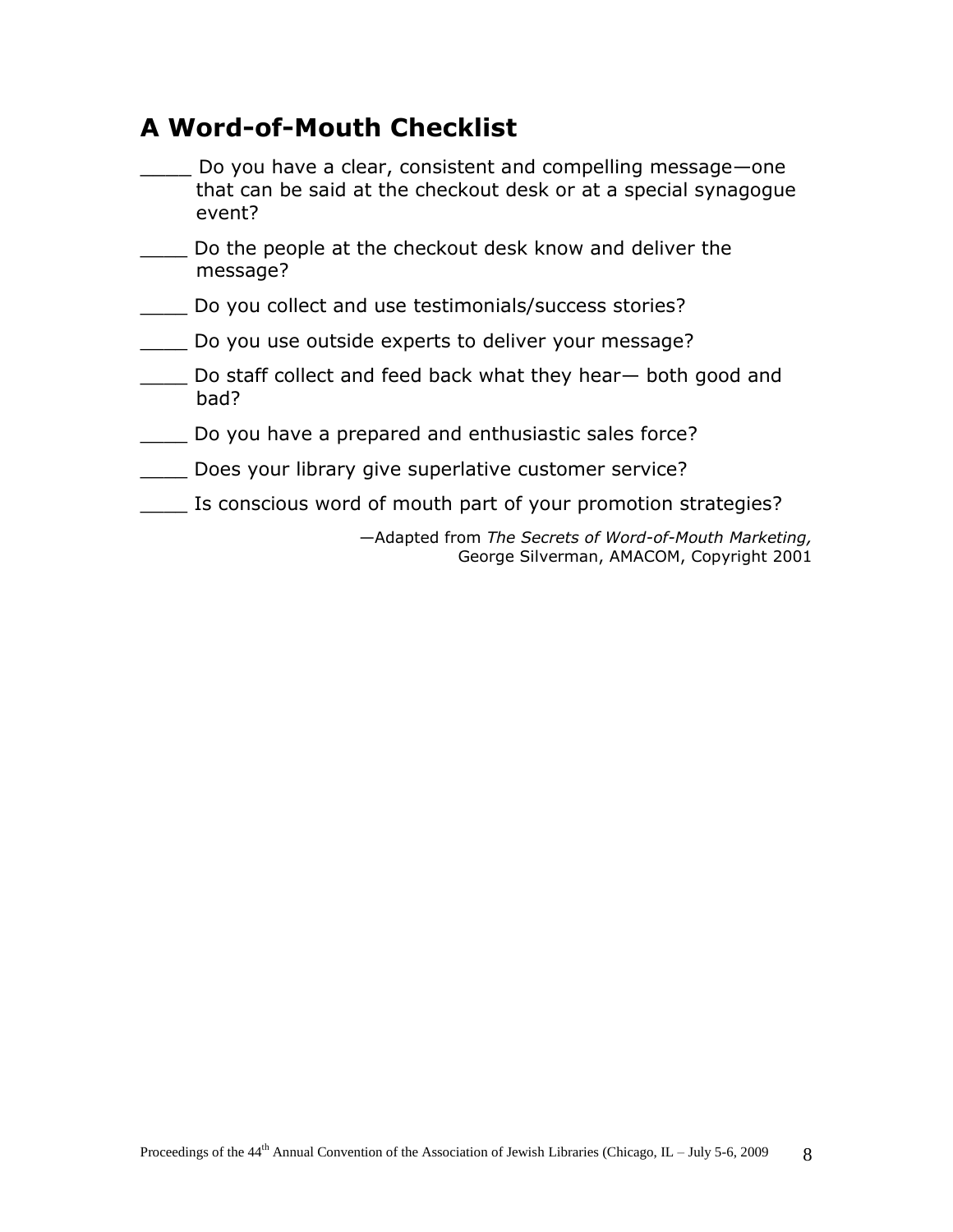## **Tips for Success**

- **1. Give people something to talk about.** Surprise and delight them with over-the-top service.
- **2. Don't just pass out fliers or have a newsletter announcement.** Look for opportunities to deliver the message both on and off the job.
- **3. Feed the grapevine.** Tell 10 people and ask those 10 people to tell their friends.
- **4. Focus on the new.** It's easier to get people to talk about something new. It's also easier to get the attention of people who are new—new users, new retirees, new parents, new students, new employees.
- **5. Send a message with your message.** Add a signature line to your e-mail correspondence with the library message.
- **6. Personalize the message.** Identify key audiences, i.e., parents, seniors, teens, administrators, adjunct faculty, grad students and adapt the message to address their concerns.
- **7. Collect and use stories/testimonials.** Invite testimonials from community, faculty, congregants and students, as well as satisfied library users. Ask permission to quote them in publicity materials. Feature users and their positive stories on your website.
- **8. Enlist the whole library family.** Make sure *all* staff (not just professionals or full-time), temple board trustees, volunteers and Friends—know the message, understand why it is important and can deliver it with confidence.
- **9. Wear the message.** T-shirts, buttons and other "props" are conversation starters and help make your point.
- **10. Have fun!** Remember, it's not just what you say but how you say it. Let your passion show!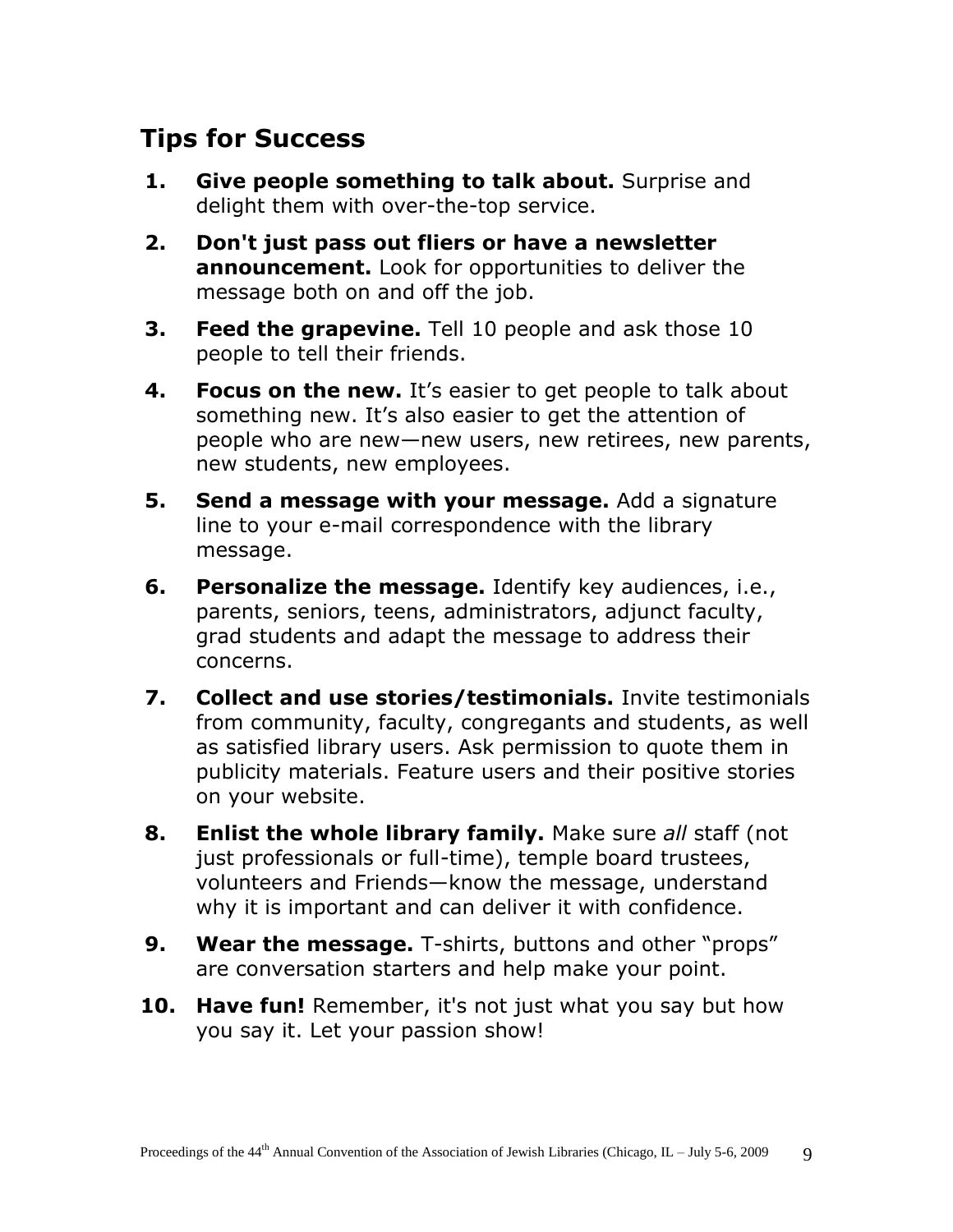# **Going Viral (Email/electronic media)**

- Ask permission. Include information on how to unsubscribe.
- Choose the right time and the right audience.
- Don't send anything you wouldn't want to receive.
- Make it easy and fun. Email is easier to share than a letter.
- Be clear about why you are sharing. What are the benefits?
- Be relevant and respectful.
- Only communicate when there is a good reason.
- Ask them to share with a friend.
- Include a link.
- Put a "Share this with a friend" message on every Web page.
- Collect stories/feedback on your website.
- Use blogs to convey your personality, philosophy and perspective.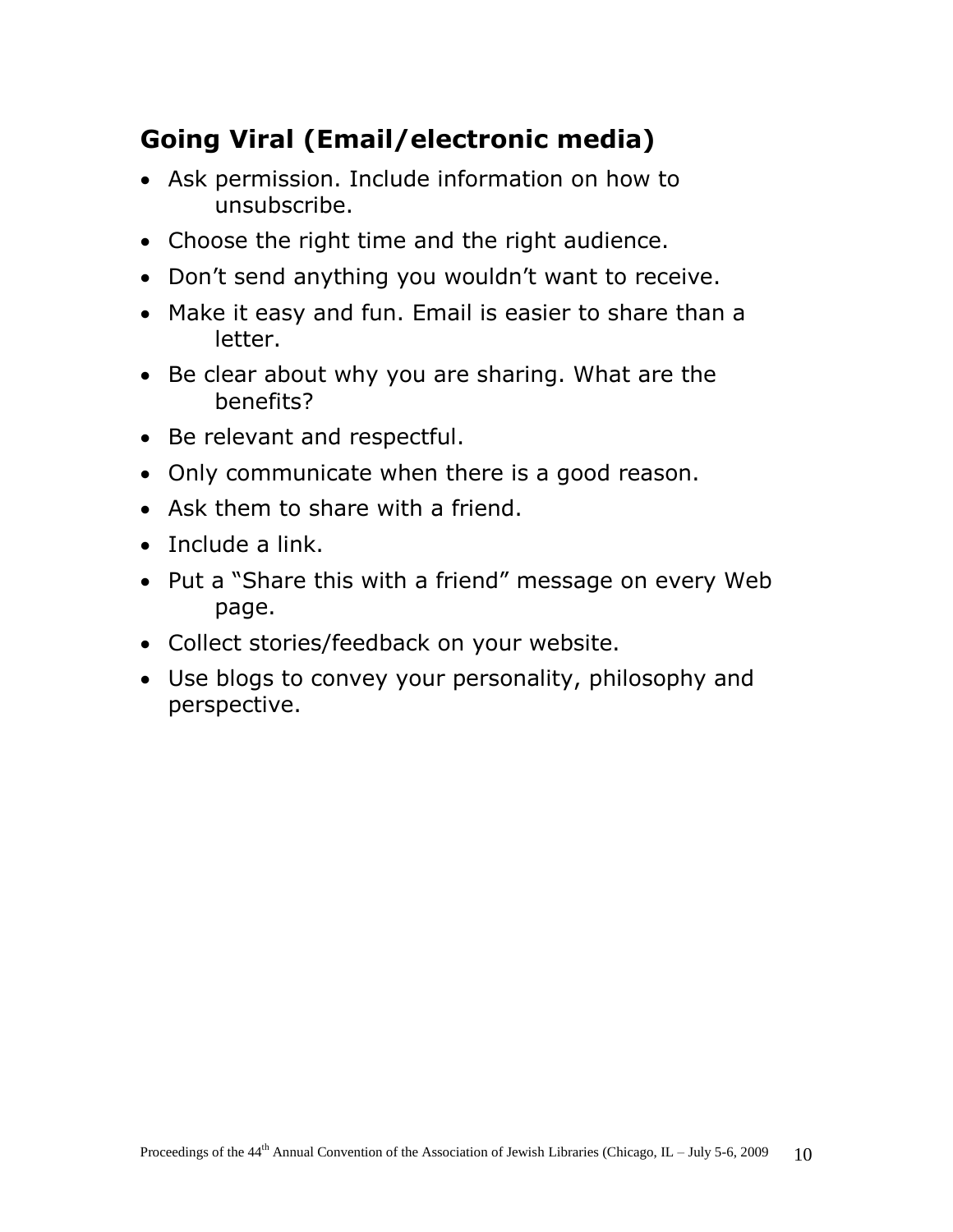#### **Sample Message Sheet** (Winnetka (IL) Public Library)

#### **Key Message**

We're up when you are: 24 hours a day. www.winnetkalibrary.org

#### **Talking Points**

 Our website is an online branch library with a wonderful array of resources …

Encyclopedias, Financial tools such as *Morningstar, Tumblebooks,* a cool online story time for kids …and so much more.

- The library pays for premium online subscriptions, so you don't have to.
- We give you a world of safe, reliable resources beyond the Internet, and you can use them all in your PJs.
- All you need is a library card.

We'll be glad to give you a personal tour of the website and find the best tools for you. Come in or call for an appointment. . .

#### **Statistics**

The library has more than 35 online subscriptions and close to four hundred online reference books that you can use from home 24 hours a day.

#### **Stories/Examples**

Resident Robert Leonard explained his use of the *Historical New York Times* database while researching and writing an article for *Coin World* magazine. He said, "In five hours, without leaving the house, I wrote it and emailed it to the editor. This database has value!"

During the middle of the night our most popular online resources are *Morningstar* and the genealogy subscription site *Heritage Quest.*